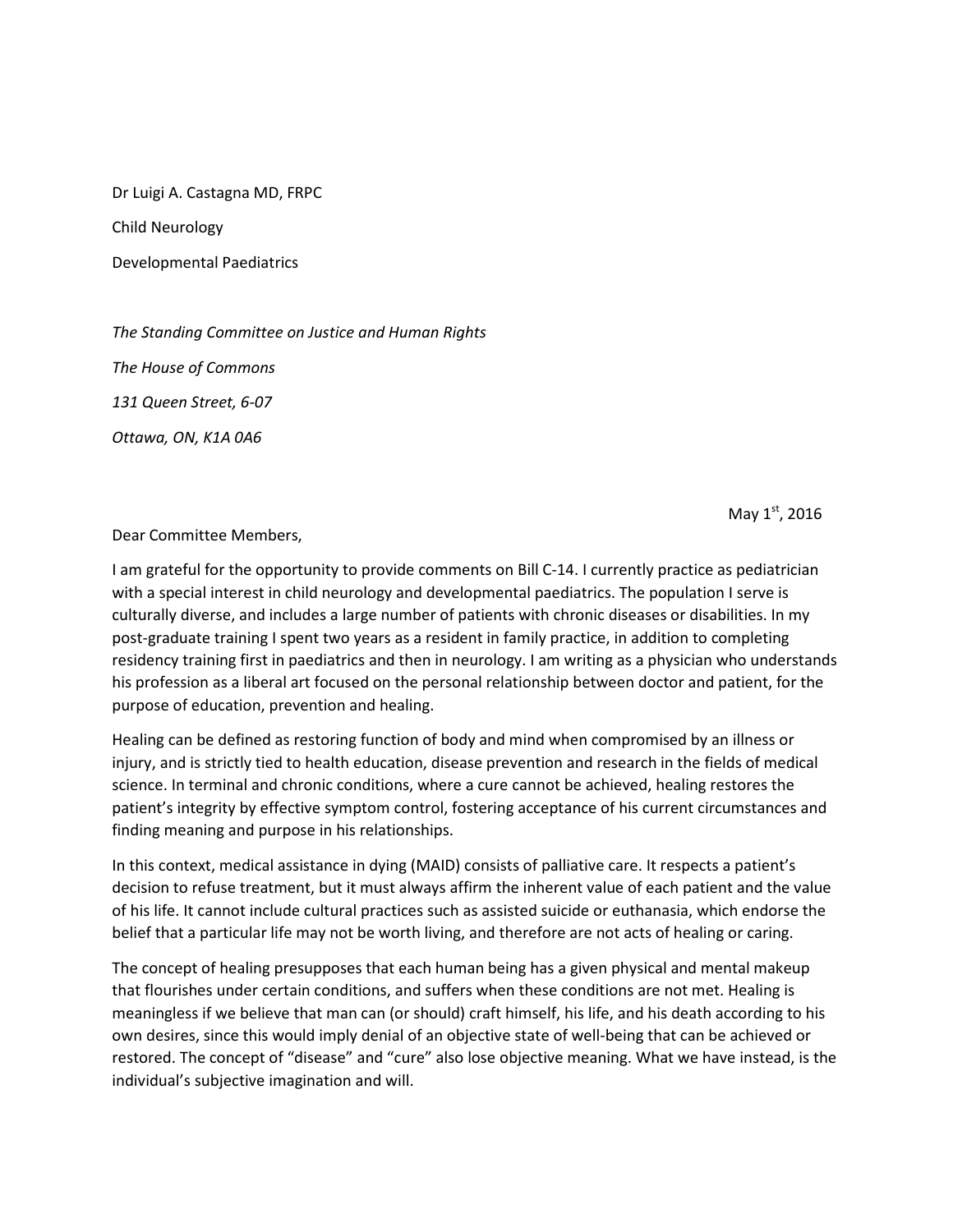I would like the Committee to give serious consideration to amend Bill C-14, to allow physicians and health-care institutions committed to healing, to opt out from direct or indirect involvement in physician assisted suicide (PAS) and euthanasia.

Individual patients and communities would greatly benefit from this provision in a number of ways:

- Patients would have access to physicians whom they can trust to act in a principled way, according to the best of their judgment, in light of the inherent value of life.
- To know that a physician and allied professional are part of an institution where PAS and euthanasia are not practiced, promotes a positive, therapeutic relationship between doctor and patient, helps allaying the fears and anxieties experienced during a serious illness, and encourages the patient to engage fully in his current circumstances.
- Opted-out Physicians and allied professionals would work in an environment that values and rewards their commitment, effort and creativity in providing care in difficult, challenging situations.
- Vulnerable patients would be free from subtle or explicit pressures, to consent to life-ending measures. They would be spared the distressing ambivalence of perceiving their care givers also as potential killers.
- Patients who chose to be cared for in an institution opted out from PAS and euthanasia would not have to fear becoming victims of the abuses and errors that any practice is inherently prone to. In the case of PAS and euthanasia, the consequences of abuse or error are irreversible.
- In absence of opted-out institutions and physicians, patient might seek care in jurisdictions where PAS and euthanasia are illegal. This is the case in Holland and Belgium, where elderly patients often seek care in neighboring Germany. In Canada, such option would only be possible for individuals with sufficient financial means. Access to medical care as healing practice, free from PAS and euthanasia should be a choice available to every Canadian.
- Large communities within Canada who uphold the sanctity of life, including practicing followers of the historic religions (e.g.: Judaism, Christianity and Islam) would find support in opted-out institutions as they try to maintain, in accordance with their beliefs, a sense of meaning and purpose in the face of disabilities, chronic disease or approaching death.